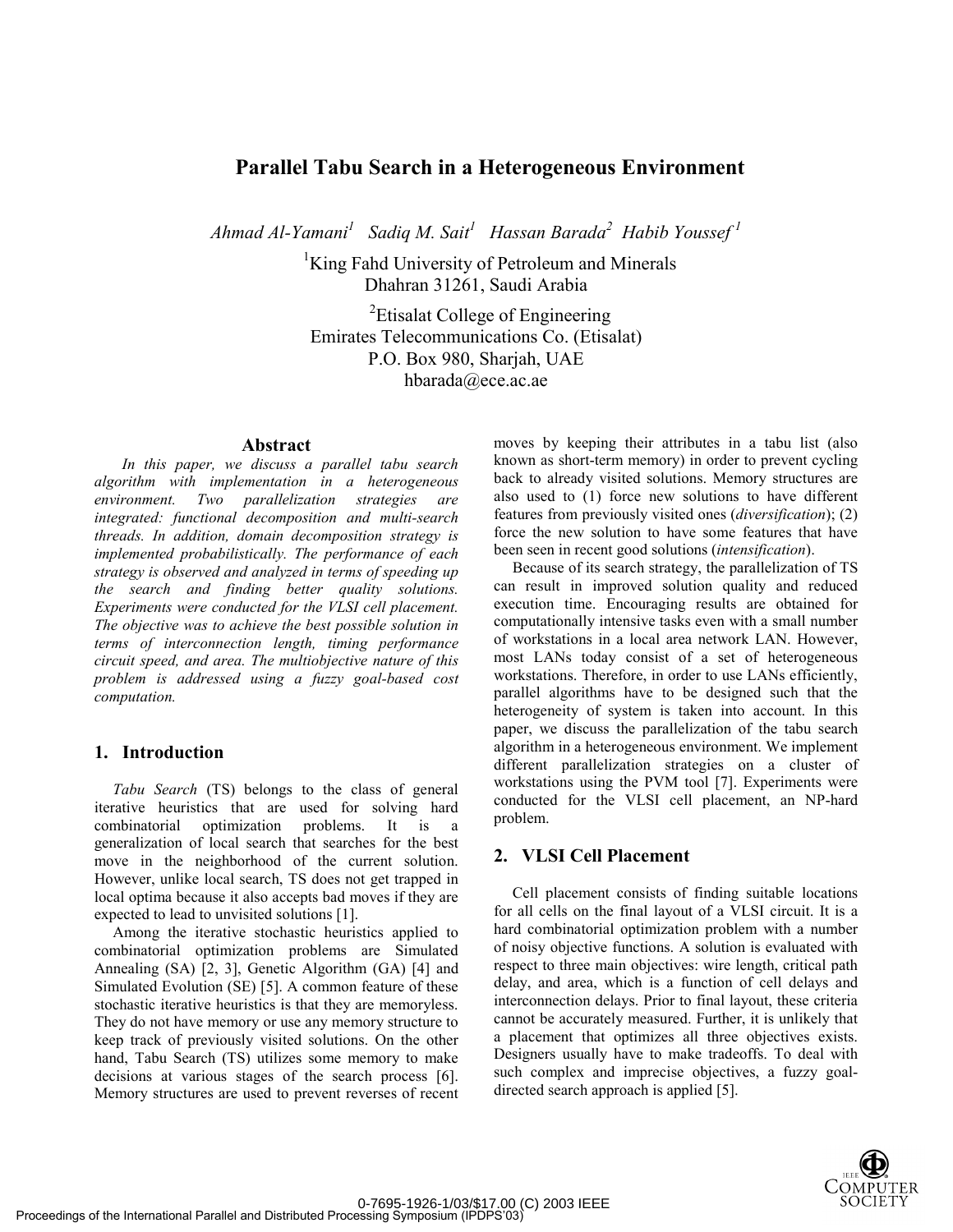#### **3. Tabu Search**

TS starts with an initial solution *s* selected randomly or using any constructive algorithm. It then defines a subset  $V^*(s)$ , called candidate list, of its neighborhood  $\aleph(s)$ . The algorithm selects the best solution in  $V^*(s)$  (in terms of an evaluation function), call it *s*\*, to be considered as the next solution. If the short-term memory does not define the move leading to *s*\* as *tabu*, it is accepted as the new solution even if it is worse than the current solution. However, if the move leading to *s*\* is *tabu*, the solution is not accepted unless a certain criterion, *aspiration criteria,* is satisfied [8]. A move, in our problem, consists of swapping two cells on the layout of a VLSI circuit. *m* pairs of cells are trial swapped and the best swap among them is taken as the next move. A compound move can be made *d* times where each time *m* pairs are tested, where *d* is the desired move depth. The best move is taken each time. The basic description of TS is shown in Figure 1.

|               | Algorithm Tabu_Search;                                |
|---------------|-------------------------------------------------------|
| X             | Set of feasible solutions.<br>ŗ.                      |
| $\mathcal{S}$ | Current solution.<br>÷                                |
| $s^*$         | Best admissible solution.<br>÷                        |
| C             | Objective function.<br>t.                             |
| $\aleph(s)$   | Neighborhood of $s \in X$ .<br>۰                      |
| $V^*$         | Sample of neighborhood solutions.<br>÷                |
| TL            | Tabu list.<br>÷                                       |
| AL            | Aspiration Level.<br>÷.                               |
| 1.            | Start with an initial feasible solution $s \in X$ .   |
| 2.            | Initialize tabu lists and aspiration level.           |
| 3.            | For fixed number of iterations Do                     |
| 4.            | Generate neighbor solutions $V^* \subset \aleph(s)$ . |
| 5.            | Find best $s^* \in V^*$ .                             |
| 6.            | If move $s$ to $s^*$ is not in TL<br>Then             |
| 7.            | Accept move and update best solution.                 |
| 8.            | Update tabu list and aspiration level.                |
| 9.            | Increment iteration number.                           |
| 10.           | Else                                                  |
| 11.           | If $C(s^*) <$ AL Then                                 |
| 12.           | Accept move and update best solution.                 |
| 13.           | Update tabu list and aspiration level.                |
| 14.           | Increment iteration number.                           |
| 15.           | EndIf                                                 |
| 16.           | EndIf                                                 |
| 17.           | EndFor                                                |
| $\sim$ $\sim$ | $7 - 16$                                              |

End.  $(*\textit{Tabu\_Search} *)$ 

Figure 1. Algorithmic description of TS.

#### **4. Classification of Parallel Tabu Search**

According to Crainic *et. al* taxonomy [9], a possible parallelization strategy of *tabu search* is to distribute the computation that requires the most CPU time on available machines (*functional decomposition*). Another strategy is to perform many independent searches (*multi-search threads*). A third strategy is to decompose the search space among processes (*domain decomposition*). Using a different taxonomy, Crainic et. al., classify TS along three dimensions. The first dimension is *control cardinality* where the algorithm is either *1-control* or *p-control*. In a *1-control* algorithm, one processor executes the search and distributes numerically intensive tasks on other processors. In a *p-control* algorithm, each processor is responsible for its own search and the communication with other processors. The second dimension is *control and communication type* where the algorithm can follow a *rigid synchronization* (*RS*), a *knowledge synchronization* (*KS*), a *collegial* (*C*), or a *knowledge collegial* (*KC*) strategy. *RS* and *KS* correspond to synchronous operation mode where the process is forced to exchange information at specific points; *C* and *KC* correspond to asynchronous operation modes where communication occurs at regular intervals. Collegial approaches exchange more information than non-collegial ones. The third dimension is *search differentiation* where the algorithm can be *single point single strategy (SPSS)*, *single point different strategies (SPDS)*, *multiple points single strategy (MPSS)*, or *multiple points different strategies (MPDS)*.

#### **4.1 Proposed Algorithm for Cell Placement**

The proposed parallel Tabu search algorithm (PTS) consists of three types of processes: (i) a master process, (ii) Tabu Search Workers (TSWs), and (iii) Candidate list Workers (CLWs). The algorithm is parallelized on two levels simultaneously. The upper one is at the TS process level where a master starts a number of TSWs and provides each with the same initial solution. The lower level is the *Candidate List* construction level (local neighborhood search) where each TSW starts a number of CLWs.

The parallel search proceeds as follows. The master initiates a number of TSWs to perform TS starting from the given initial solution. A TSW gets all parameters and the initial solution from the master. It then performs a diversification step where each TSW diversifies with respect to a different subset of cells so as to enforce that TSWs don't search in overlapping areas. Diversification is performed by moves done within the TSW range to a specific depth such that a different initial solution is used at each TSW. Then each TSW starts a number of CLWs to investigate the neighborhood of the current solution initial solution after diversification. It sends the

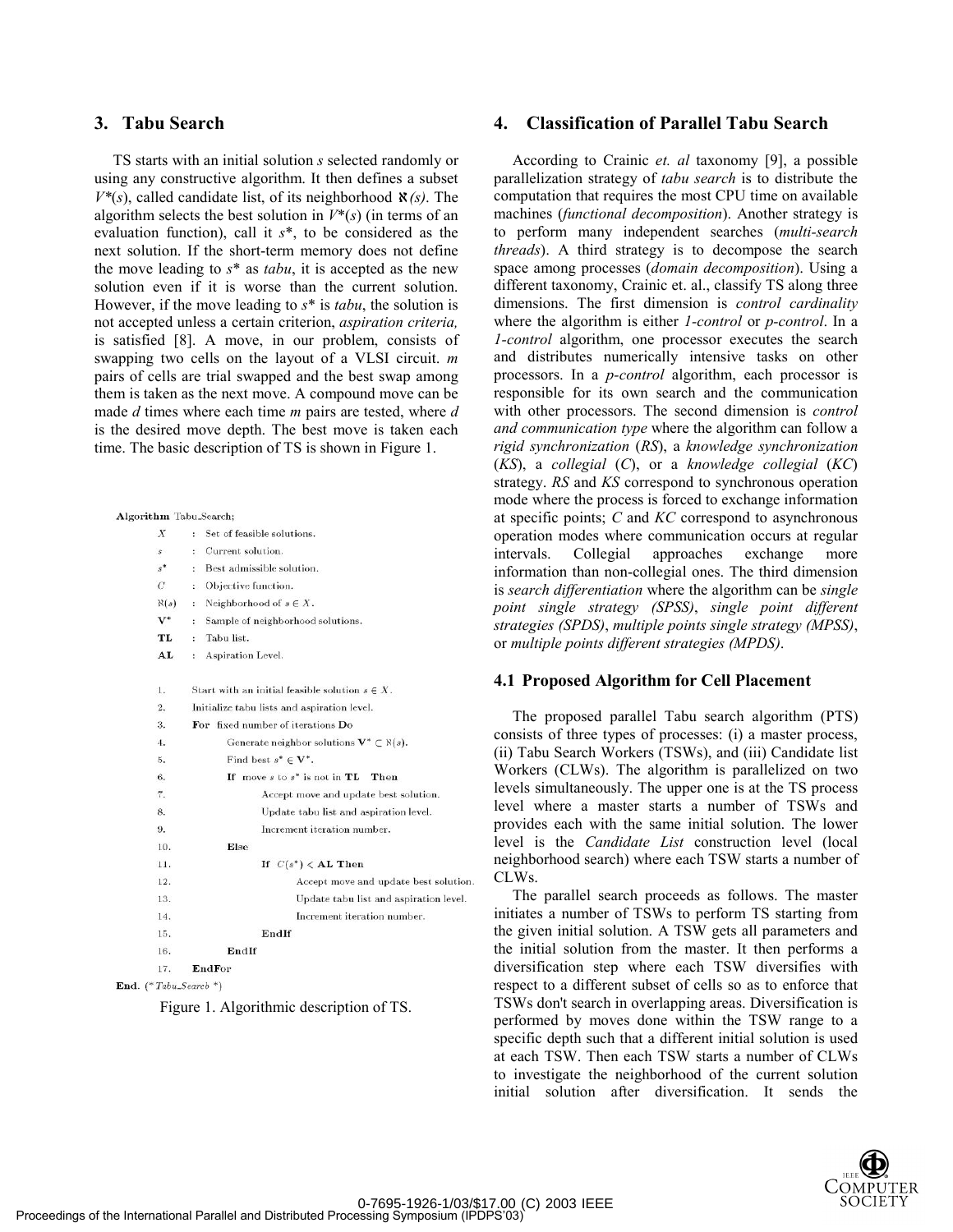parameters and the initial solution to each CLW. It also gives each CLW a range of cells to search the neighborhood with respect to those cells. For every move it makes, the CLW has to choose one of the cells from its range and the other cell from anywhere in the whole cell space. Therefore, the probability that two CLWs perform

the same move is equal to  $\frac{1}{(n-1)^2}$  $\frac{1}{(n-1)^2}$  where *n* is the number

of cells. The probability that more than 2 CLWs select the same two cells is 0. This means that the probability that *k*  CLWs make the same move is eliminated completely if *k*   $> 2$ .

Each CLW makes a compound move of a predetermined depth and keeps computing the gain. If the current cost is improved before reaching the maximum depth, the move is accepted without further investigation. After finding the compound move that improves the cost the most or degrades it the least, the CLW sends its best solution to its parent TSW. The TSW selects the best solution from the CLW that achieves the maximum cost improvement or the least cost degradation. It then checks if the move is tabu. If it is not, it accepts it. Otherwise, the cost of the new solution is checked against the *aspiration criterion* and the process continues for a number of local iterations. At the end of the local iteration count, each TSW sends its best cost to the master process. The master gets the overall best solution and broadcasts it to all TSWs and the process continues for a fixed number of global iterations. The completion of all iterations by the TSWs and selection of new current solution by the TS master is considered one global iteration. The TS iterations executed by each TS worker are called local iterations.

The processes described in Figures 2, 3, and 4, work together to get a high quality solution with minimum communication between them. A TSW process and a CLW process exchange only the best solution between them while the master and TSW exchange the best solution as well as the associated tabu list.

### **4.2 PTS in a Heterogeneous Environment**

We have implemented our proposed PTS algorithm on a network of heterogeneous workstations using the PVM tool. In our implementation, we account for speed and load heterogeneity by letting the master receive the best cost from any TSW that has finished the local iterations. Once the number of TSWs that gave their best cost to the master reaches half the total number of TSWs, the master sends a message to all other TSWs forcing them to report whatever best cost they have achieved. The same approach is followed in the communication between TSWs and their own CLWs.

| Algorithm Parallel_TS_Master_Process; |
|---------------------------------------|
|                                       |

| $N_i$            | Number of iterations.                                 |
|------------------|-------------------------------------------------------|
| $\boldsymbol{X}$ | Set of feasible solutions.<br>÷                       |
| bs               | Current best solution.<br>÷.                          |
| bc               | Current best cost.                                    |
| TL               | Tabu list.<br>÷                                       |
| $N_w$            | Number of workers.                                    |
| 1.               | Start with an initial feasible solution $bs \in X$ .  |
| 2.               | Initialize $TL$ and bc.                               |
| 3.               | Spawn $N_w$ TSW workers to perform Tabu Search.       |
| 4.               | Send $(bs, TL, bc)$ to all TSWs.                      |
| 5.               | For $N_i$ Do                                          |
| 6.               | Wait for best cost from all workers.                  |
| 7.               | Ask for bs and TL from the worker                     |
|                  | that has the overall best.                            |
| 8.               | $\text{Receive}(bs, TL)$ .                            |
| 9.               | Update bc.                                            |
| 10.              | Send $(AL, bs, TL, bc)$ to all workers except sender. |
|                  |                                                       |

- $11.$ Increment iteration number
- EndFor  $12.$

End. (\*Parallel\_TS\_Master\_Process\*)

#### Figure 2. Master process of parallel TS

| Algorithm TSW; |                                                           |
|----------------|-----------------------------------------------------------|
| GI             | Number of global iterations.<br>÷.                        |
| LI             | Number of local iterations.<br>÷.                         |
| C.S            | : Current solution.                                       |
| hs             | : Current best solution.                                  |
| bsi            | Best solution sent by CLW (i).<br>ŕ.                      |
| TL             | Tabu list.<br>÷                                           |
| AL             | : Aspiration Level.                                       |
| ı.             | $\text{Receive}(cs, TL)$ and a range from master.         |
| 2.             | For GI Do                                                 |
| 3.             | Perform a diversification step.                           |
| 4.             | For LI Do                                                 |
| 5.             | Send cs and a unique range of cells to each CLW.          |
| 6.             | Receive bsi from all CLWs.                                |
| 7.             | Check if the best bsi is tabu.                            |
| 8.             | if no, update cs to the best bsi.                         |
| 9.             | if yes, check if it satisfies aspiration criterion.       |
| 10.            | if yes, update cs to the best bsi else cs is not changed. |
| 11.            | EndFor                                                    |
| 12.            | If the master asks for bs<br>Then                         |
| 13.            | Send $(bs, TL)$ to master.                                |
| 14.            | Else                                                      |
| 15.            | $\text{Receive}(bs, TL)$ from master.                     |
| 16.            | $cs = bs$ .                                               |
| 17.            | EndIf                                                     |
| 18.            | EndFor                                                    |

End.  $(*TSW*)$ 

 $\overline{A}$ 

 $\mathbf{E}$ 

#### Figure 3. TSW process.

| lgorithm CLW;  |                                                                        |
|----------------|------------------------------------------------------------------------|
| LI             | Number of local iterations.<br>÷                                       |
| $\overline{c}$ | Current solution.<br>÷                                                 |
| TL.            | Tabu list.<br>÷                                                        |
| AL             | Aspiration Level.<br>÷                                                 |
| 1.             | $\text{Receive}(cs, \textbf{TL})$ and a range of cells from TSW.       |
| 2.             | For LI Do                                                              |
| 3.             | Try $m$ random pairs of cells of which one has to belong to the range. |
| 4.             | Perform best swap and update cs.                                       |
| 5.             | Send cs to TSW.                                                        |
| 6.             | If the TSW asks for cs Then                                            |
| 7.             | $Send(cs, TL)$ to TSW.                                                 |
| 8.             | Else                                                                   |
| 9.             | $\text{Receive}(cs, TL)$ from TSW.                                     |
| 10.            | EndIf                                                                  |
| 11.            | EndFor                                                                 |
| $nd.$ (*CLW*)  |                                                                        |
|                |                                                                        |

Figure 4. CLW process.

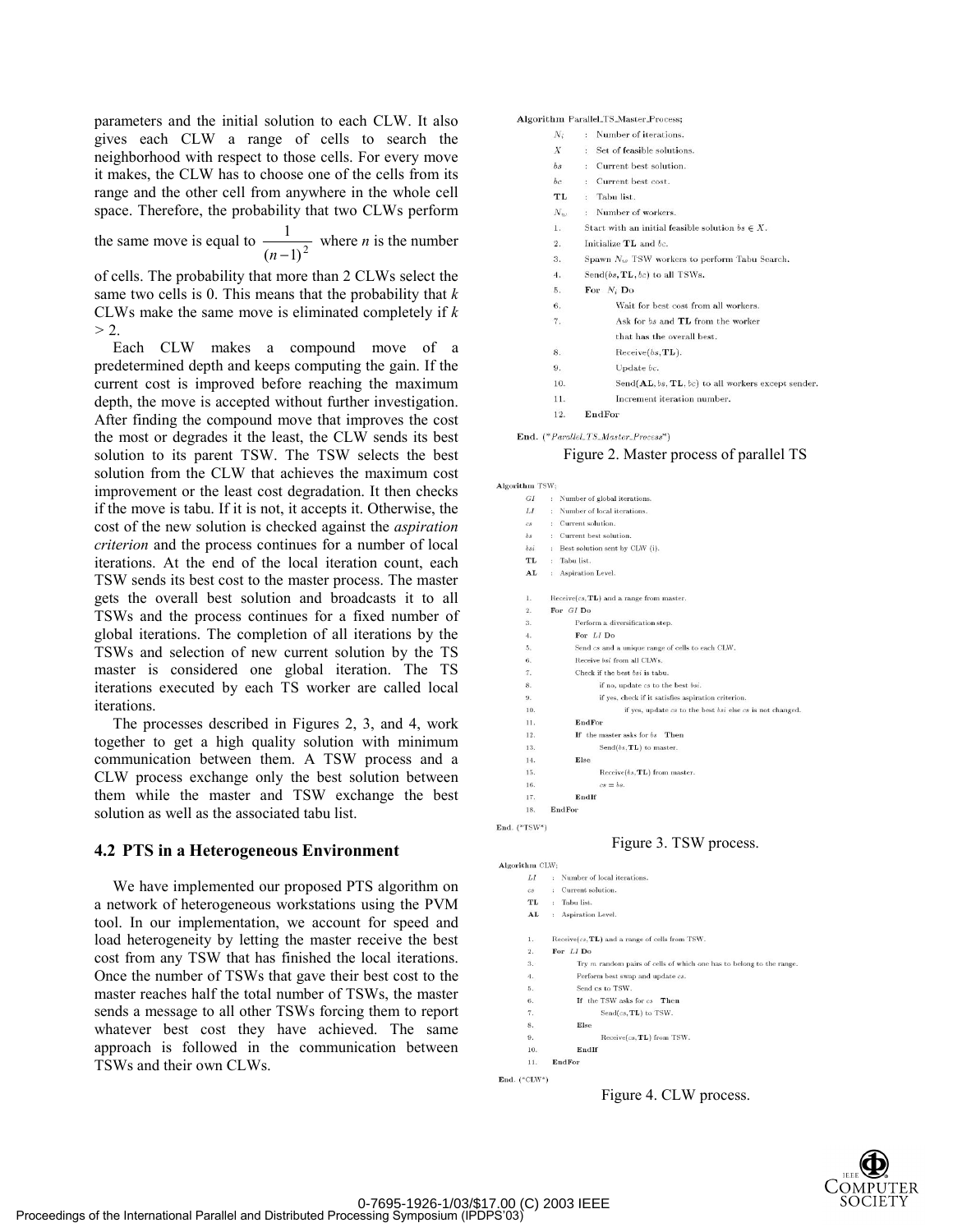#### **4.3 Classification of PTS**

As mentioned earlier, the algorithm is parallelized on two levels simultaneously. The upper one is at the *tabu search* process level where a master starts a number of TSWs and provides them with the same initial solution. This is a *multi-search threads* approach where each TSW performs its own search. The lower level is the *Candidate List* construction level where each TSW starts a number of CLWs. This level belongs to the strategy of *functional decomposition* because CLWs are spawned only to investigate the neighborhood of the current solution. The algorithm falls into *p-control* class at the higher parallelization level because the search control is distributed among all TSWs. The lower level parallelization belongs to the *1-control* class because the TSW controls the search done by its CLWs. On the *control and communication type* dimension, the algorithm follows *rigid synchronization* because the master waits for its children or stops them. It is a *multiple points single strategy* (*MPSS*) search on the *search differentiation* dimension because TSWs diversify from the initial solution at each global iteration using the diversification scheme proposed by Kelly et. [10].

### **5. Experiments and Discussion**

We present and discuss various experiments that are performed using the proposed parallel *tabu search* algorithm for VLSI standard cell placement. Experiments were conducted on three different speed levels of machines and four different architectures. Four ISCAS-89 benchmark circuits of different sizes were used in the experiments. These circuits are: *highway* (56 cells), *c532* (395 cells), c1355 (1451 cells), and *c3540* (2243 cells).

In the paper, we study the effect of the degree of lowlevel and high-level parallelization on the algorithm performance, namely quality of best solution and speedup. We also study the effect of diversification performed by TSWs and the effect of heterogeneity of the environment. The definition of speedup for nondeterministic algorithms such as TS is different from that used for deterministic constructive algorithms. For this category of algorithms, speedup is defined as:

$$
Speedup_{(n,x)} = \frac{t_{(1,x)}}{t_{(n,x)}}
$$

where  $t_{(1,x)}$  is the time needed to hit an *x*-quality solution using one CLW (or TSW) and  $t_{(n,x)}$  is the time needed to hit the same solution quality using *n* CLWs (or TSWs).

### **5.1 Effect of Low-level Parallelization**

In this experiment, different number of CLWs is tried, from 1 to 4, for each circuit. The change in the best solution quality is monitored as the number of CLWs is changed. All other algorithm parameters are fixed. The number of TSWs is 4 in all experiments. Twelve machines are used as a parallel virtual machine. Figure 5 shows the effect of changing the number of CLWs on the best solution quality for the four circuits. For most of the circuits, it is clear that increasing the degree of low level parallelization is beneficial. For *highway*, the circuit size is small. That makes adding CLWs beyond 2 not useful. Figure 6 shows the speedup achieved in reaching a specific solution quality for 2 of the circuits. It is clear from the figure that in most of the experiments, as the number of CLWs increases from 1 to 4, the speedup increases. The sharpness of the speedup increase depends on the circuit size and the goodness of the initial solution.

#### **5.2 Effect of High-level Parallelization**

In this experiment, different numbers of TSWs are tried, from 1 to 8, for each circuit. The change in the best solution quality is monitored as the number of TSWs is changed. The number of CLWs per TSW is fixed to 1 in all experiments. As mentioned earlier, 12 machines are used as a parallel virtual machine. Figure 7 shows the effect of changing the number of TSWs on the best solution quality for all circuits. It is clear that, for all circuits, adding TSWs beyond 4 is not useful. Figure 8 shows the speedup achieved in reaching a specific solution quality for two of the circuits. For *c532*, and *c3540* the critical point, occurred at 4 TSWs. Adding more TSWs degraded the speedup.

### **5.3 Effect of Diversification**

In this experiment, we try to see the effect of the diversification step performed by the TSWs at the beginning of each global iteration. Figure 9 shows a comparison between two runs of four TSWs and one CLW per TSW. In one run, diversification is done while in the other run, no diversification is performed. It is clear from the figure, that the diversified run outperforms the non-diversified run significantly.

The message conveyed in Figure 9 is that some diversification is always useful. However, it is known that too much diversification without enough local investigation might mislead the search by making it jump from place to another without enough investigation any where. Figure 10 shows the results of an experiment where the number of global iterations is decreased (less diversification) as the number of local iterations is increased (more local investigation) for all circuits. It is clear from the figure that no general conclusion can be made about the best number of global iterations versus local iterations. It all depends on the problem instance itself. This experiment is used as a guide for the most

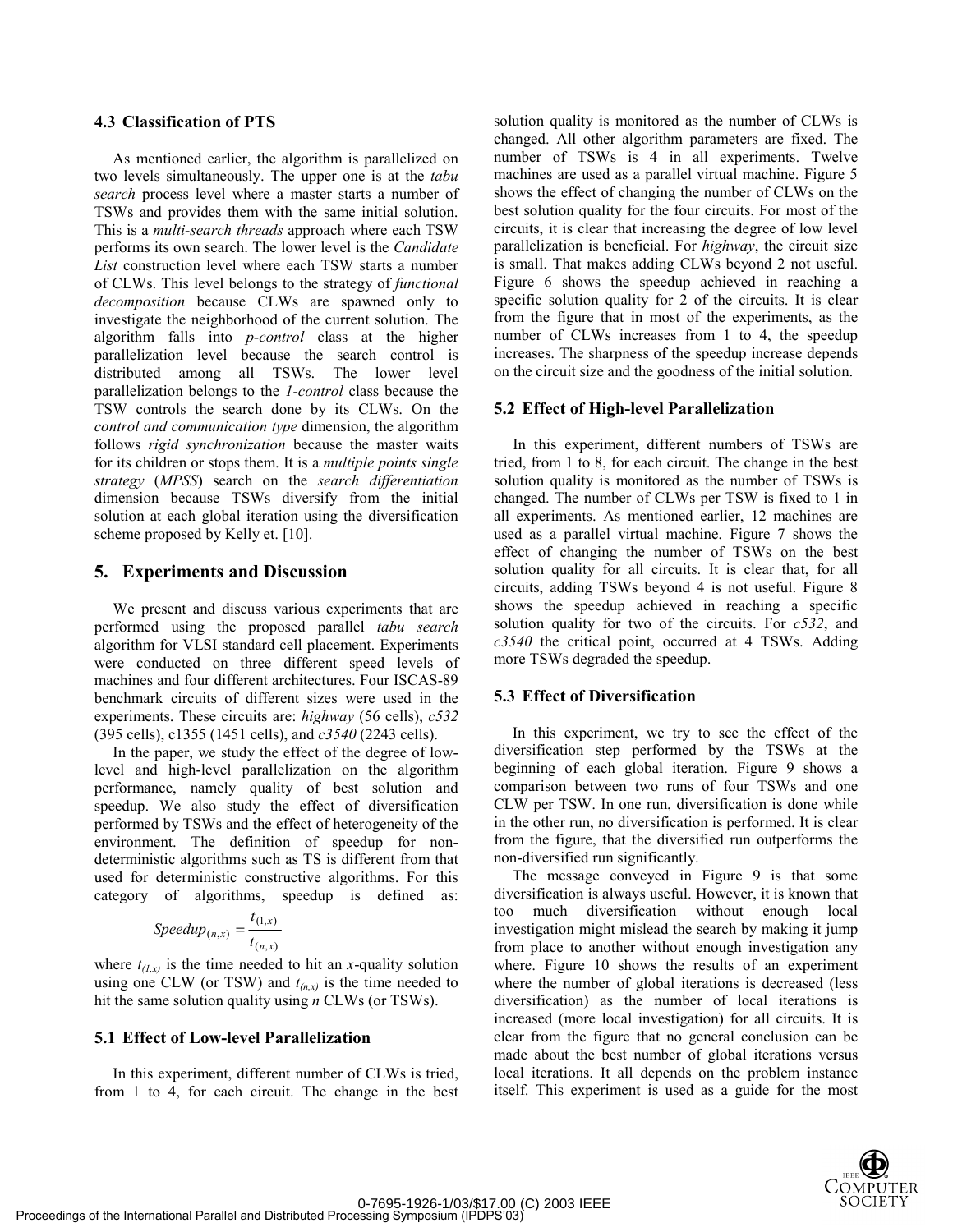suitable number of local and global iterations that should be used to continue searching for the best achievable solution and to achieve the highest speed.











Fig. 5. Effect of number of CLWs on solution quality.





Fig. 6. Speedup achieved in reaching solution of cost less than *x* for different number of CLWs.



**Best Cost vs. Iterations for Different TSWs** Circuit: c532  $2t$ 19 Best Cost  $\ddot{13}$  $\overline{a}$  $13$  $52$ 65  $Q<sub>1</sub>$ 104  $117$  $28$ 39  $75$ Iterations 1TSW -- 2TSWs -- 4TSWs 3TSWs



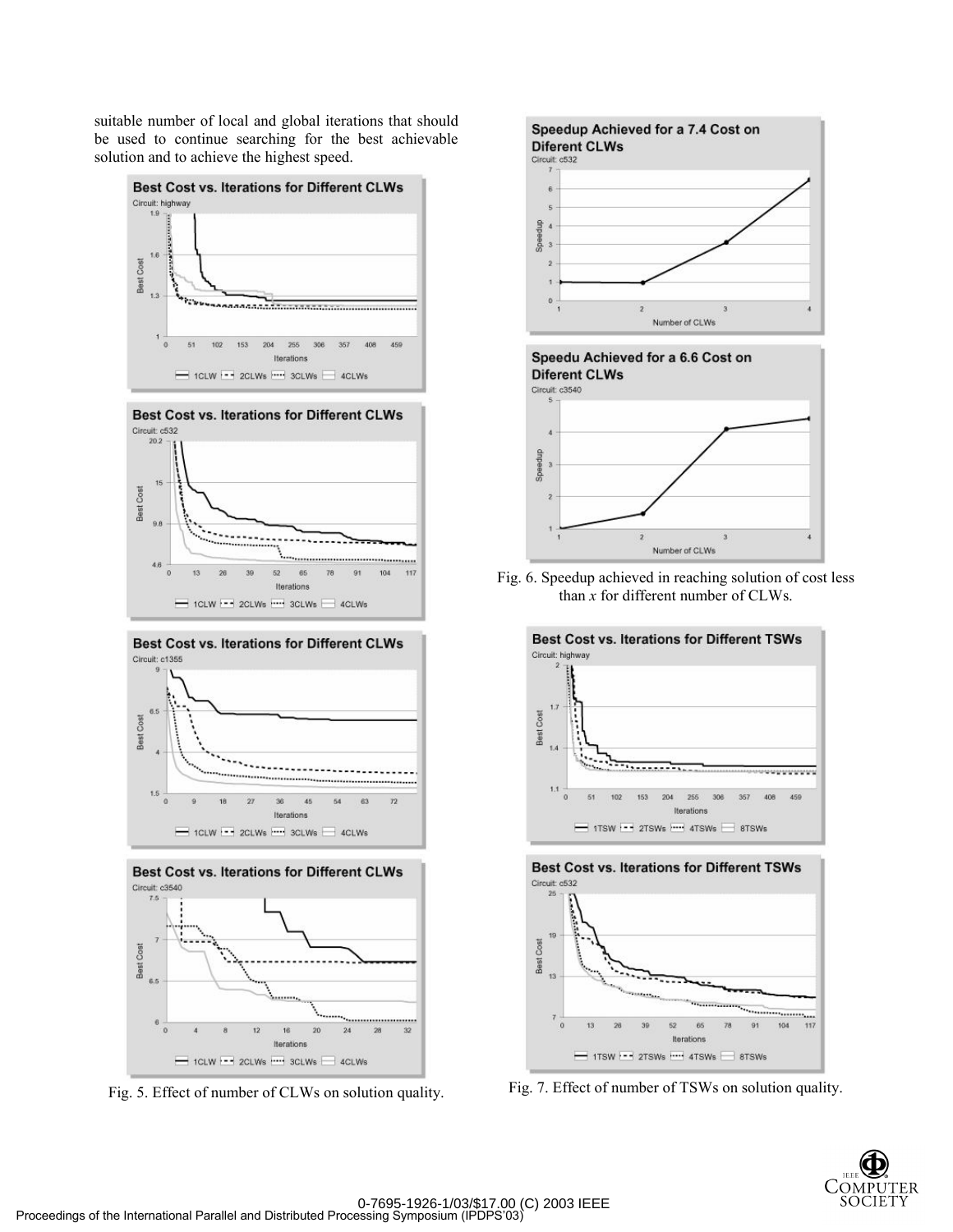





Fig. 7. Effect of number of TSWs on solution quality.



Fig. 8. Speedup achieved in reaching a solution of cost less than x for different numbers of TSWs.



**Diversified and Undiversified Runs** Circuit: c532  $\overline{x}$  $\overline{24}$ Best Cost 16  $_{\rm 8}$  $117$  $13$  $\overline{0}$  $26$ 39  $52$ 65  $78$ 91 104 Iterations Div -- No\_div

**Diversified vs. Undiversified Runs** 





Fig. 9. Effect of diversification.

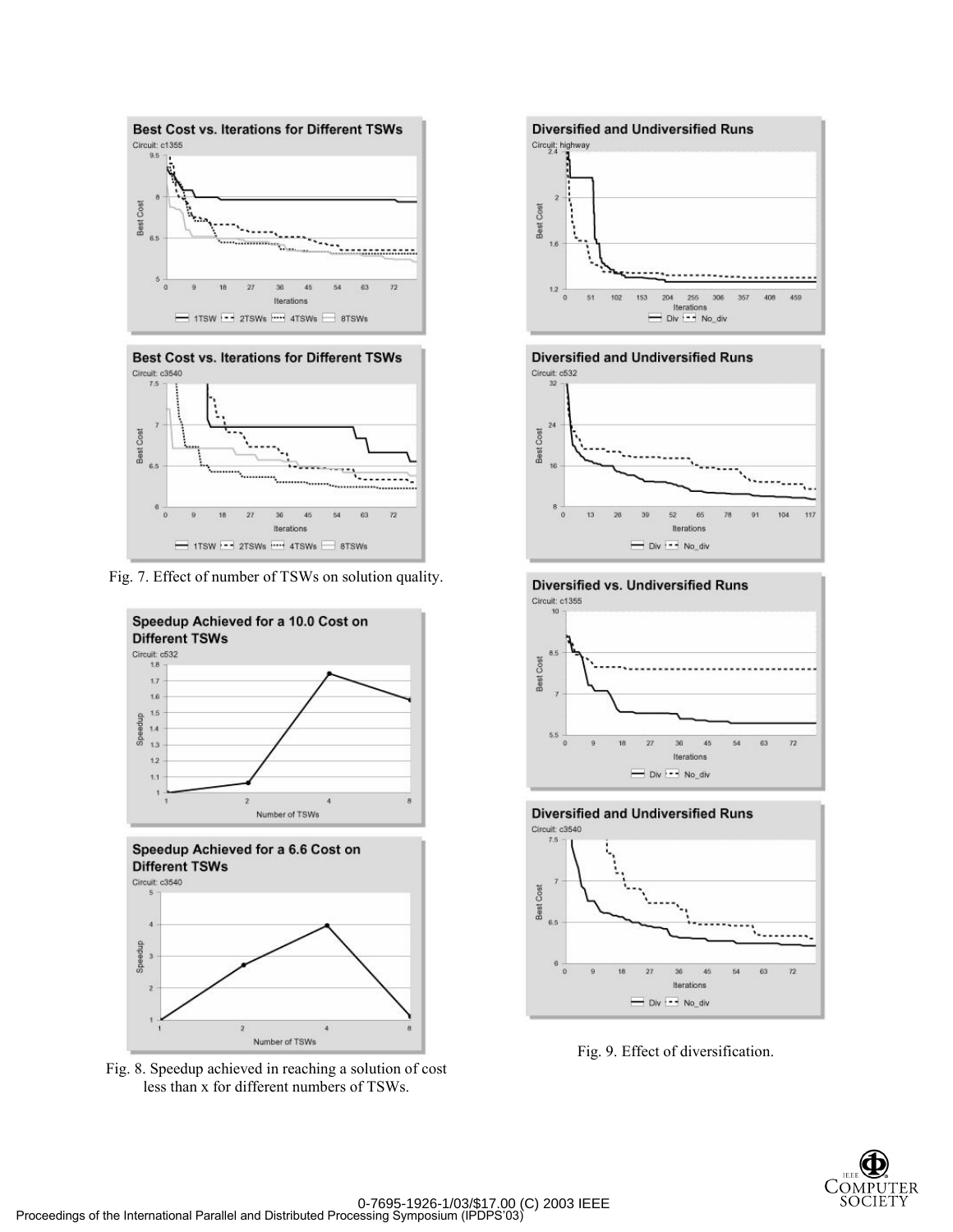









Fig. 10. Local versus global iterations.

### **5.4 Accounting for Heterogeneity**

In this experiment, we try to see the effect of accounting for speed and load differences of various machines by performing two runs. In the first one, heterogeneous run, we run the algorithm while accounting for heterogeneity by making the master ask for best solutions from all TSWs once half of them complete all assigned iterations, and report their best to their parent. TSWs do the same by asking their CLWs to submit their best solutions once half of them report their best to the parent. In the second run, homogeneous run, each parent waits for all its child processes to finish and return their new best. In all experiments we used twelve machines to make the parallel virtual machine. These machines include seven high-speed machines, 3 medium-speed machines, and 2 low-speed machines.

In both runs, we use 4 TSWs and 4 CLWs per TSW. The run that does not account for heterogeneity is supposed to give better solutions because the parent waits for all of its children to give their best solutions. However, since the number of global iterations is maintained the same for both cases, the heterogeneous run-time is expected to be far less than the homogeneous runtime. Figure 11 shows the best quality of solution achieved versus runtime for the homogeneous and heterogeneous runs. For the three circuits shown here, we observed no noticeable differences in solution quality. Figure 11 shows that towards the end of experiment, the heterogeneous run is doing either better than or at least as good as the homogeneous run, but never performs worse.



Fig. 11. Best cost versus runtime for heterogeneous and homogeneous runs